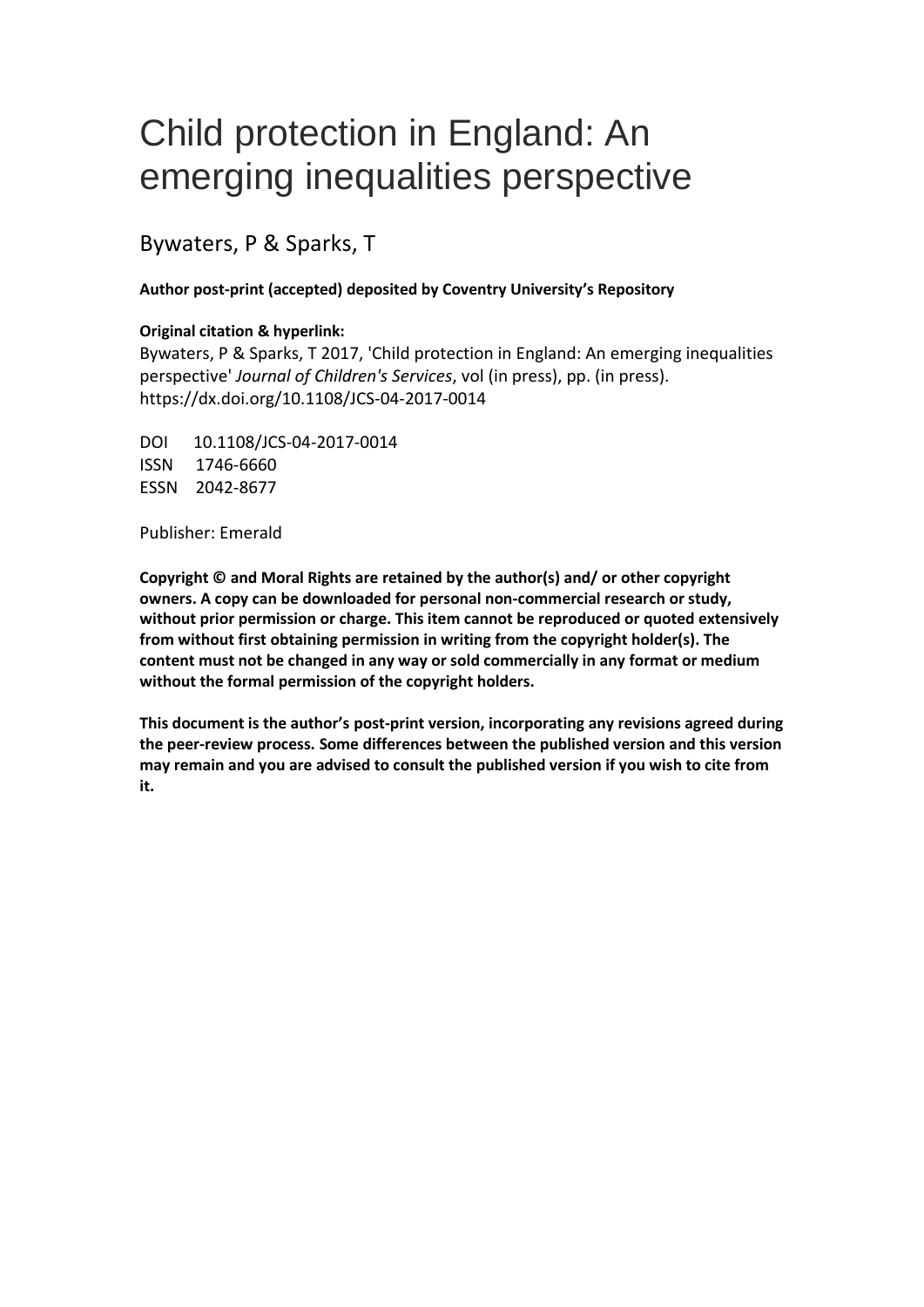

Journal of Children's Services

# **perspective**

|                         | Journal:   Journal of Children's Services                                                                              |
|-------------------------|------------------------------------------------------------------------------------------------------------------------|
|                         | Manuscript ID   JCS-04-2017-0014.R1                                                                                    |
| Manuscript Type: Review |                                                                                                                        |
|                         | social inequalities, child welfare, child protection, policy and practice,<br>Keywords: children's services, ethnicity |
|                         |                                                                                                                        |

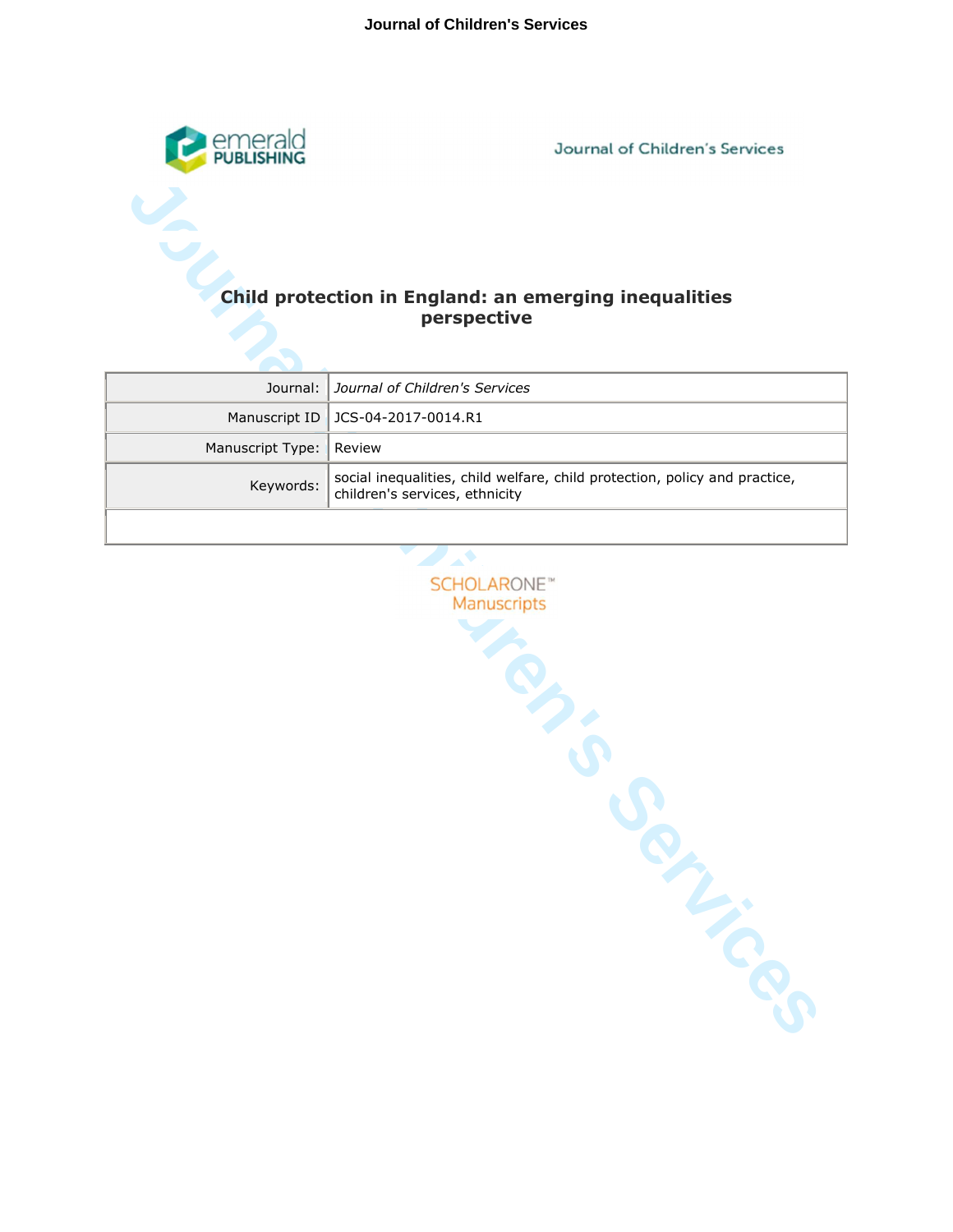#### **Child protection in England: an emerging inequalities perspective.**

Paul Bywaters and Tim Sparks

Coventry University

## **Abstract**

In the past forty years both health policy and educational policy in England have adopted commitments to reducing socially created inequalities. However, an inequalities perspective has only begun to emerge in relation to child protection, and child welfare services more widely. This review article charts evidence of these green shoots of a new policy direction which focuses on two aspects: equalising service provision and outcomes for looked after children. The article outlines the argument for a more comprehensive approach to addressing inequalities and concludes by suggesting some implications for policy and practice.

#### **Acknowledgements**

The Nuffield Foundation is an endowed charitable trust that aims to improve social well-being in the widest sense. It funds research and innovation in education and social policy and also works to build capacity in education, science and social science research. The Nuffield Foundation has funded work which has contributed to this review, but the views expressed are those of the authors and not necessarily those of the Foundation. More information is available at www.nuffieldfoundation.org

*Jenes Concerent)*<br> *Jenes Concerent)*<br> *Journal on is availab.*<br> *MARR*<br>
CONSILIANT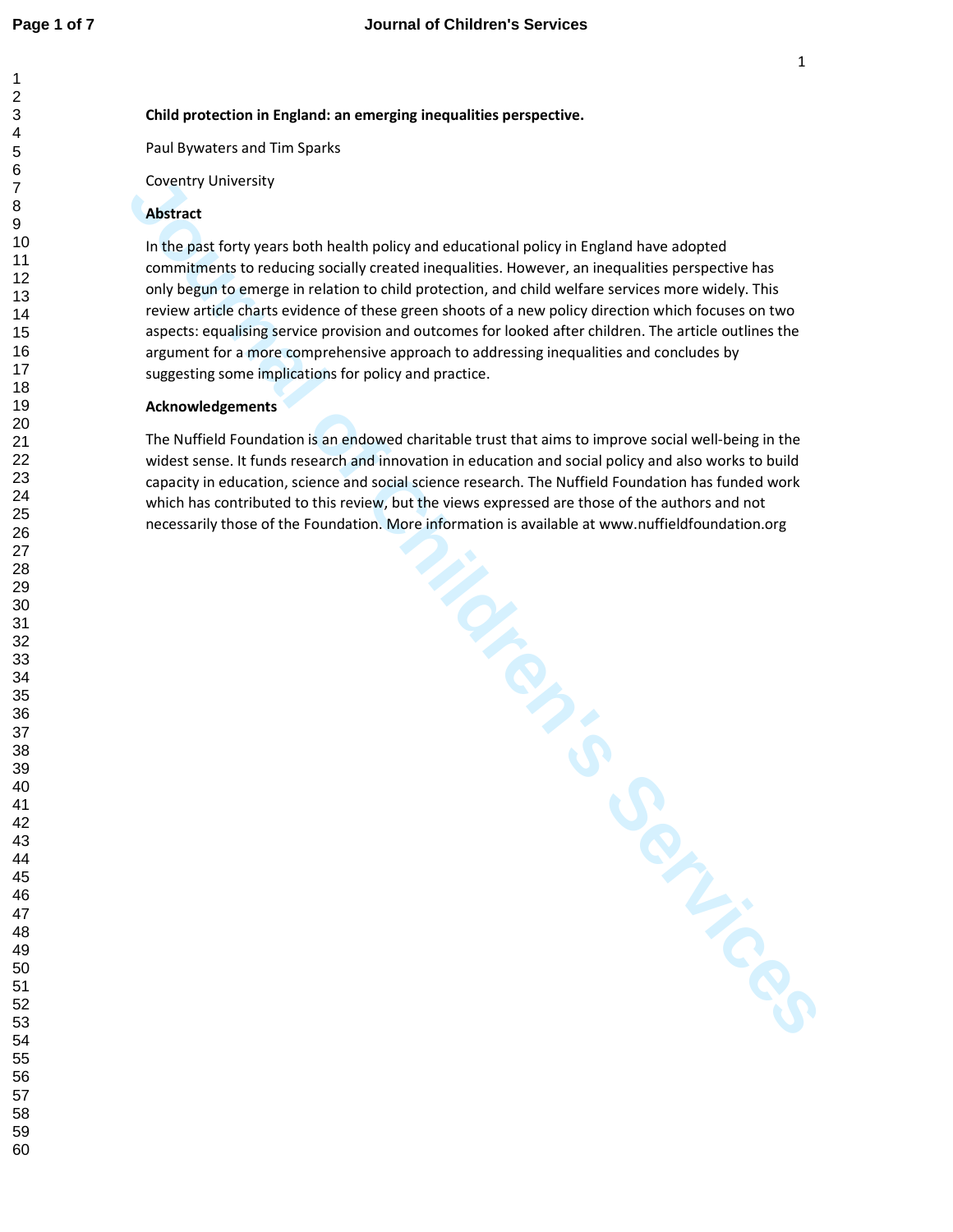## **Child protection in England: an emerging inequalities perspective.**

### **Introduction**

The Black Report on Inequalities in Health (1980) is widely perceived as the crucial first public step towards the adoption of health inequalities as a key focus of attention for public health policy in the UK. Having been commissioned under a Labour Government, the Conservative government of the day was resistant to its messages, releasing only a handful of copies on an August bank holiday. However, the power of the underlying ideas meant that a generation later all political parties sign up to, at least, the aim of reducing health inequalities. Tackling inequalities in health by addressing the social determinants of health is at the heart of World Health Organisation policy (Commission on the Social Determinants of Health, 2008) and recognised internationally.

The Black Report on hequalities in Health (1980) is widely percelled as the crucial first public leads the constrained in the production of the production in the constrained that the constrained on the constrained on the c Similarly, reducing inequities in pupil attainment has become common ground in the politics of education in the UK, with the argument now focusing on how rather than whether this should be achieved (Pickett and Vanderbloemen, 2015). While some continue to argue that outcomes should be left to the market or to parents, the case for state involvement is both economic and moral (Centre for Social Justice, 2014). The economic arguments emphasise, on the one hand, the value to society of maximising the abilities of all children to contribute as adults to the success of the economy. A high skilled workforce cannot afford to waste its assets. On the other hand, the costs of pupils who leave school to become 'Not in Education, Employment or Training' are seen as a drain on the state, an outcome to be prevented. The moral argument is based on social justice and human rights: that the state has a role in ensuring that all children have a 'fair go', that it is wrong for a universal education system to favour some children over others.

However, despite this political consensus in fields closely allied to children's services, there have been few signs of a parallel process in child welfare, either in the UK or internationally. We use the term child welfare to describe that mix of family support and child protection policies and services that, in England at any rate, are summarised as children's social care. A very long standing focus on the relationship between social disadvantage and child well-being which lay at the heart of the nineteenth century origins of the UK's major national children's charities: Barnardo's, Action for Children and the Children's Society, has led to a variety of policies to protect children and support families but not to policies rooted in arguments about equality.

### **Green Shoots**

Arguably, this is beginning to change. The first green shoots in England can be seen in policies on outcomes for looked after children where securing good health and reasonable educational attainment are discussed in terms of a comparison between looked after children and others, either the population as a whole or children from similarly disadvantaged backgrounds (Department for Education (DfE), 2014; Sebba et al., 2015). The concept of corporate parent (Bullock et al., 2006) has had the effect of raising the moral question, 'Would you accept these outcomes if this was a child of yours?' And an awareness of the very high costs to the public purse of children in the care system, not only while being looked after but also after they leave care as young adults and as potential parents, has provided an economic incentive for reducing inequalities in outcomes in the form of measures to 'close the gap'.

More recently, the government paper, Putting Children First (Department for Education (DfE), 2016), opens up a second dimension to an inequalities perspective in children's services in England. It states that 'By 2020 our ambition is that all vulnerable children, no matter where they live, receive the same high quality of care and support' (p.12). While not explicitly using the language of equality, or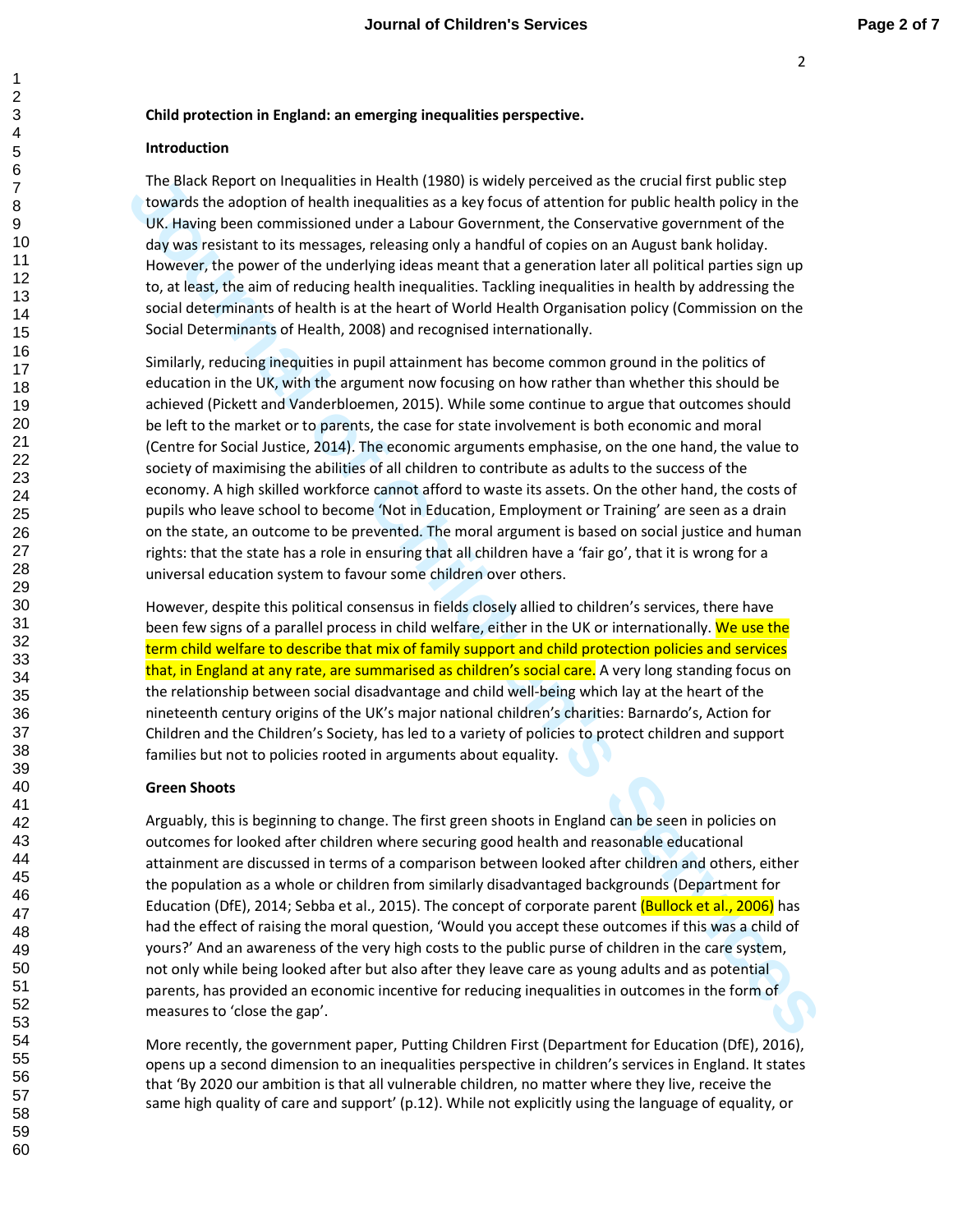gap reduction, this statement does imply equality in service provision. The subsequent National Audit Office (NAO) report (2016) recognised this, restating the DfE's 'goal (as) all children having equal access to high-quality services' (p.10). Awareness of the apparent variability of local authority intervention rates, defined in terms of the proportions of children in different places who receive a service, such as being assessed as a child in need, placed on a child protection plan or admitted to care, lay at the heart of this new direction. These variations in the proportions of children and families subject to child welfare interventions – which we would describe as inequalities in children's services - were subsequently underlined in the reports of the House of Commons Committee of Public Accounts (2016) and the All Party Parliamentary Group (APPG) for Children (2017).

The foreword to the APPG report focused particularly on a moral argument for greater equality in service provision: 'Our society should be judged on how we treat our most vulnerable members. In every part of the country there are children in need of support. Children whose own parents are struggling to look after them; children at risk of abuse or sexual exploitation; and children with disabilities. Even when national and local government face tough economic decisions, as they do today, we must never waver in our determination to reach out to every child who needs our help.' This recognition of the obligation to 'every child' again, arguably, implies an equalities perspective.

The Public Accounts Committee focused its attention on the effectiveness of public services, echoing the NAO by stating that 'Variability in the quality and consistency of help and protection services is leaving children at risk of harm' (p.5). It blamed both the Department of Education and local authorities. The problem was characterised as the poor functioning of systems rather than underlying structural inequalities.

## **A broader concept of equality in child welfare**

intervention rates, cenned in earn of the proportions of children's ofference was one converted and the services and the lease was central particles and proportions of children and the services was detected. The proportion Alongside this, a conceptual approach to inequalities in child welfare has begun to be articulated which takes the argument much further in three key ways (Bywaters et al., 2015; Bywaters, 2016). This definition has been proposed: 'Child welfare inequity occurs when children and/or their parents face unequal chances, experiences or outcomes of involvement with child welfare services that are systematically associated with structural social dis/advantage and are unjust and avoidable' (Bywaters et al., 2015, p.100). First, this moves the construction of the issue beyond the concept of 'variability' or a 'post-code lottery' in services, discussed in the government and Parliamentary reports outlined above. It is not only concerned with the equal supply of services but addresses inequities in demand: the factors which bring children (and families) into contact with children's services in the first place. It also focuses attention on the outcomes for all children who face the difficult circumstances that may bring them into contact with children's services, not only the outcomes for looked after children. This means focusing on all children who would benefit from children's services involvement in order to have a good enough childhood, including those not currently being reached.

Second, the definition emphasises the structural causes of such inequalities rather than assuming that the disparate proportions of children receiving services in different local authorities is a result of idiosyncratic variations in local management and practice: a 'lottery'. The APPG report states that an expert witness suggested that only a small proportion of the differences in looked after children rates per 10,000 children between local authorities in England could be attributed to deprivation. But our regression analysis of local authority looked after children rates and Index of Multiple Deprivation scores shows that in 2016 just over 50% of the variance is explained by **Index of Multiple** Deprivation scores, making it by far the dominant factor, by comparison with demographic factors, such as the ethnic, gender or age mix of the population, or local practice variations. The ethnic mix,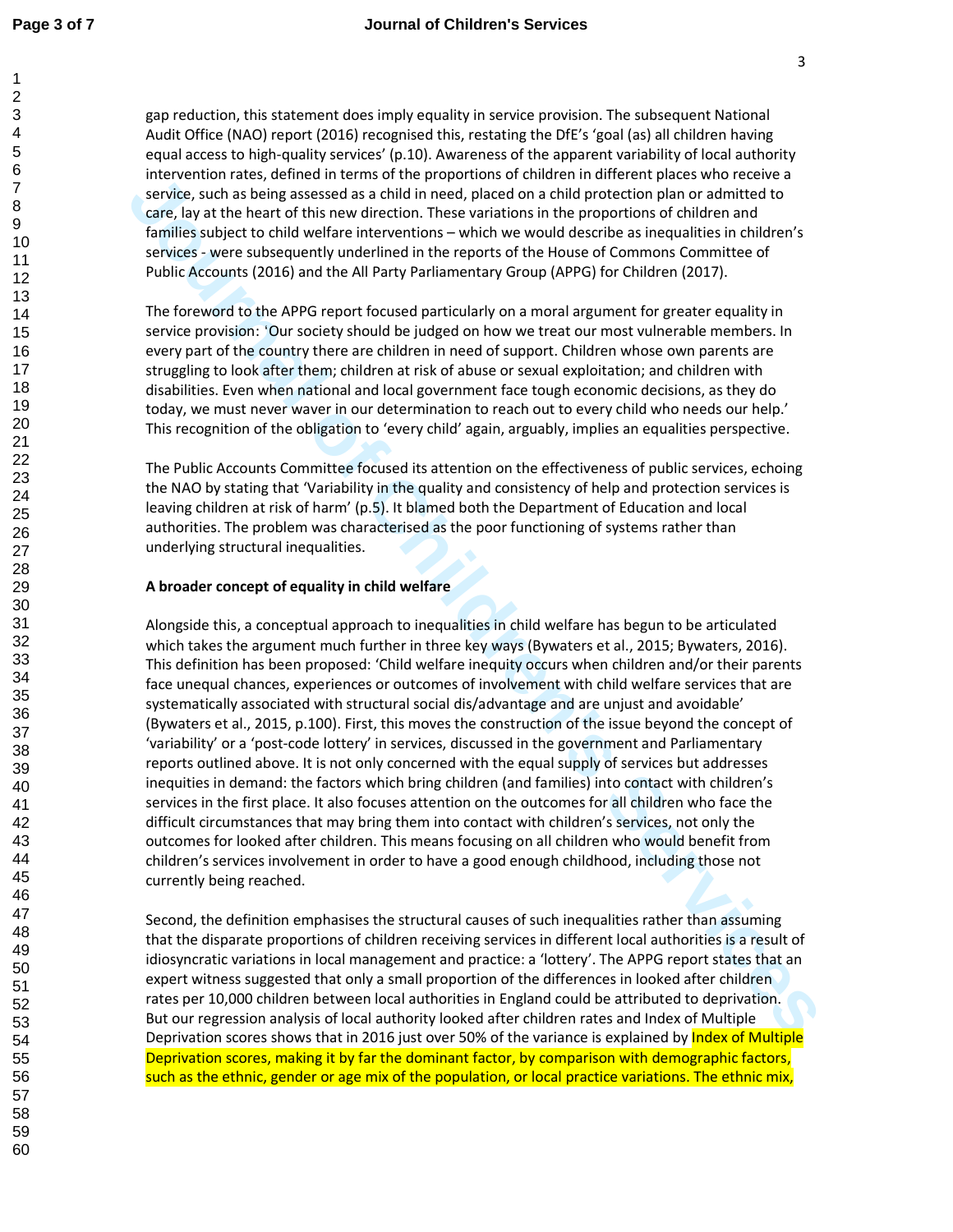and local policy and management practice influence service patterns as well, but are secondary to the underlying structural factor of deprivation within England.

Moreover, there is a social gradient in child welfare intervention rates just as there is in children's health and educational outcomes. With some variation, each step increase in deprivation from the least to the most deprived, whether at the local authority level or at the level of small neighbourhoods is accompanied by an increase in the number of children who are the subject of a child protection plan or who are being looked after in the care system per 10,000 children in the population (Bywaters at al., 2014; CWIP, 2017). Children whose families live in the most deprived 10% of local authorities are around ten times more likely to be looked after or on a child protection plan than those in the least deprived 10%.

Moreover, there is a social gradient in child weltare interesting on the significant interesting the method interesting the method interest of the blood and the method interest to the method interest of the blood and the p Other structural factors also play their part. While gender differences in the proportion of children subject to interventions are very (perhaps, surprisingly) small, ethnic differences are large. Although children from minority ethnic groups are much more likely than children categorised as White to be living in very deprived neighbourhoods, within those neighbourhoods, Asian children are many times less likely to be looked after or on a child protection plan. Rates for Black children are higher than those for Asian children but still significantly lower than those for White children (Bywaters et al., 2016). Evidence for the impact of disability on intervention rates is either absent, in the case of parental disability, or of too unreliable a quality in the case of children, for analysis to be possible, but previous accounts suggest that disabled children are over-represented, another probable dimension of structural inequality.

Third, the definition emphasises the moral nature of the issue: that inequity in children's lives and the services designed to help them is a matter of social justice, providing such inequalities in the lives or children and parents are avoidable. Arguments for greater equity fundamentally rest on moral rather than economic arguments: it cannot be right that the circumstances that children are born into significantly affect their chances of maltreatment or of being separated from their parents (Whitt-Woosley and Sprang, 2014).

### **Implications for Policy and Practice**

What are the implications for policy and practice of an inequalities analysis? Measures that reduce health and educational inequalities, including income and wealth redistribution and improved universal services, especially in the early years (Marmot, 2010), are also likely to have a beneficial effect on child welfare inequalities, but what should be the children's services response? There is insufficient space here for a comprehensive account and much work remains to be done to identify and evidence effective responses. But existing evidence suggests the following as a minimum.

First, a greater focus on addressing the factors which bring children and their families to the attention of children's services in the first place is implied. Despite a rhetoric of concern about the early years and early intervention, in practice, state responses in England in the current decade have shifted away from prevention and family support towards approaches based on the investigation and identification of risk. As public expenditure has been constrained under austerity policies, an increasing proportion of resources have been spent on looked after children (39% in 2014/15 compared with 32% in 2010/11) with a corresponding reduction in family support for children living at home against a background of an overall reduction in expenditure on children's services. LAC expenditure is substantially less elastic than spending on preventive and family support services: children for whom the state is legally responsible have to be cared for, prevention can be more easily rationed. Moreover, high deprivation local authorities have faced a disproportionately large share of cuts (**Bywaters et al., 2017**). The APPG report drew attention to what it judged to be the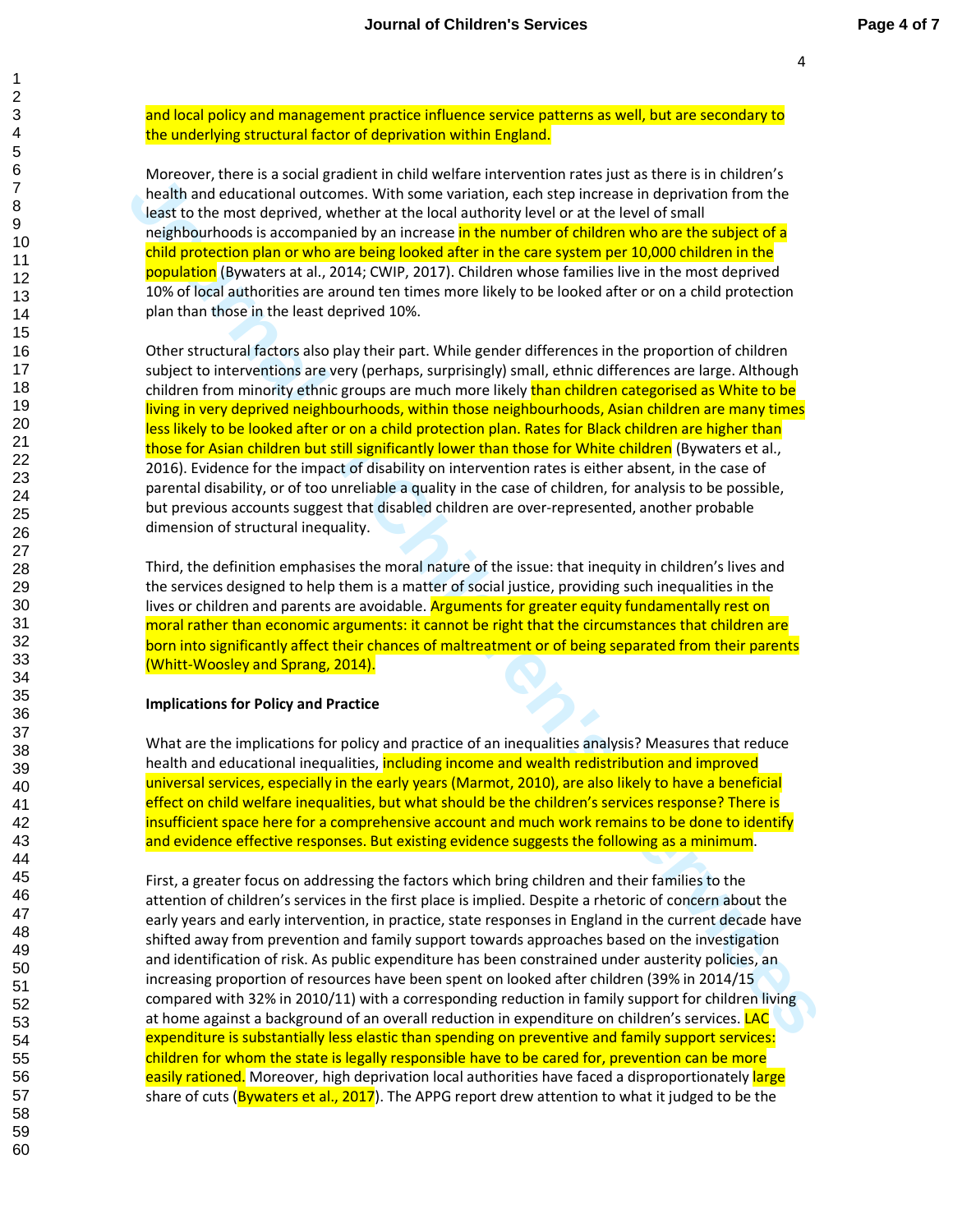inadequate funding of children's services relative to demand and the consequences for the support available for children in need.

Second, an inequalities approach suggests a different data strategy. At present, there is little in the way of an epidemiology of child welfare. Astonishingly, no information is routinely collected about the socio-economic or demographic circumstances of the families involved with children's services: for example, family size and structure; parents' characteristics, such as their age, marital status or educational background; or family economics, such as their sources and size of income, debt levels or housing status. Moreover, there is little data analysis of the outcomes of interventions for children other than those who were looked after. This must limit the construction of comprehensive policies to support families to provide good enough care for their children.

Second, an inequaliteits approach suggets a different data strategy. At preach, there is the control of complete the control of complete the control of Children's services in the control of Children's services of the Softw Third, an inequalities perspective also requires a different approach to practice. Poverty – and families' socio-economic circumstances more widely – has to move from being the taken for granted backdrop of practice to an essential element of the processes of assessment, case planning and intervention. A recent Joseph Rowntree Foundation report found that currently over 300,000 children in England were living in households that were 'destitute': unable to provide even basic levels of food, heating, appropriate clothing and housing every day (JRF, 2016). Focusing on parenting skills without recognising the context of the sometimes overwhelming direct and indirect impact of poverty on parenting capacity is likely to be alienating as well as being ethically dubious (Gupta et al., 2014). If effective, more responsive engagement with families' material circumstances could cement a further aim of Putting Children First: giving families the confidence that if they approach children's services for help they will receive support in a recognisable form rather than an assessment of risk. This requires managers of children's services to develop different priorities, and to provide front line staff with the skills and specialist services they need to respond to families' material circumstances as a central element in the complex mix of factors affecting family functioning.

Fourth, the very different patterns of intervention faced by different ethnic groups need urgent investigation so that judgements can be made about the appropriate way forward.

Fifth, reducing inequalities in children's chances, experiences and outcomes should be adopted as a policy goal and approaches developed that are designed to reduce the social gradient. At present, there is little understanding of the factors making the gradient more or less steep, but setting the policy goal and developing ways of measuring the impact of policies designed to equalise children's chances would be steps in the right direction.

In a period of austerity, with cuts in public expenditure as a proportion of GDP and real terms reductions in family incomes likely to continue for the rest of the decade and beyond, children's services face the continuing threat of diminishing resources relative to need. This may be an unpromising political context to propose a policy shift towards an emphasis on greater structural equality for families, but it is also arguable that only by refocusing attention on reducing demand at the population level rather than increased investigation of individual risk can economies be achieved. The current policy objectives appear to be increasing interventions, such as admission to care, that are expensive in economic and human terms, at the cost of services to support families and prevent the escalation of harm to children. An inequalities perspective underpins the case for new directions.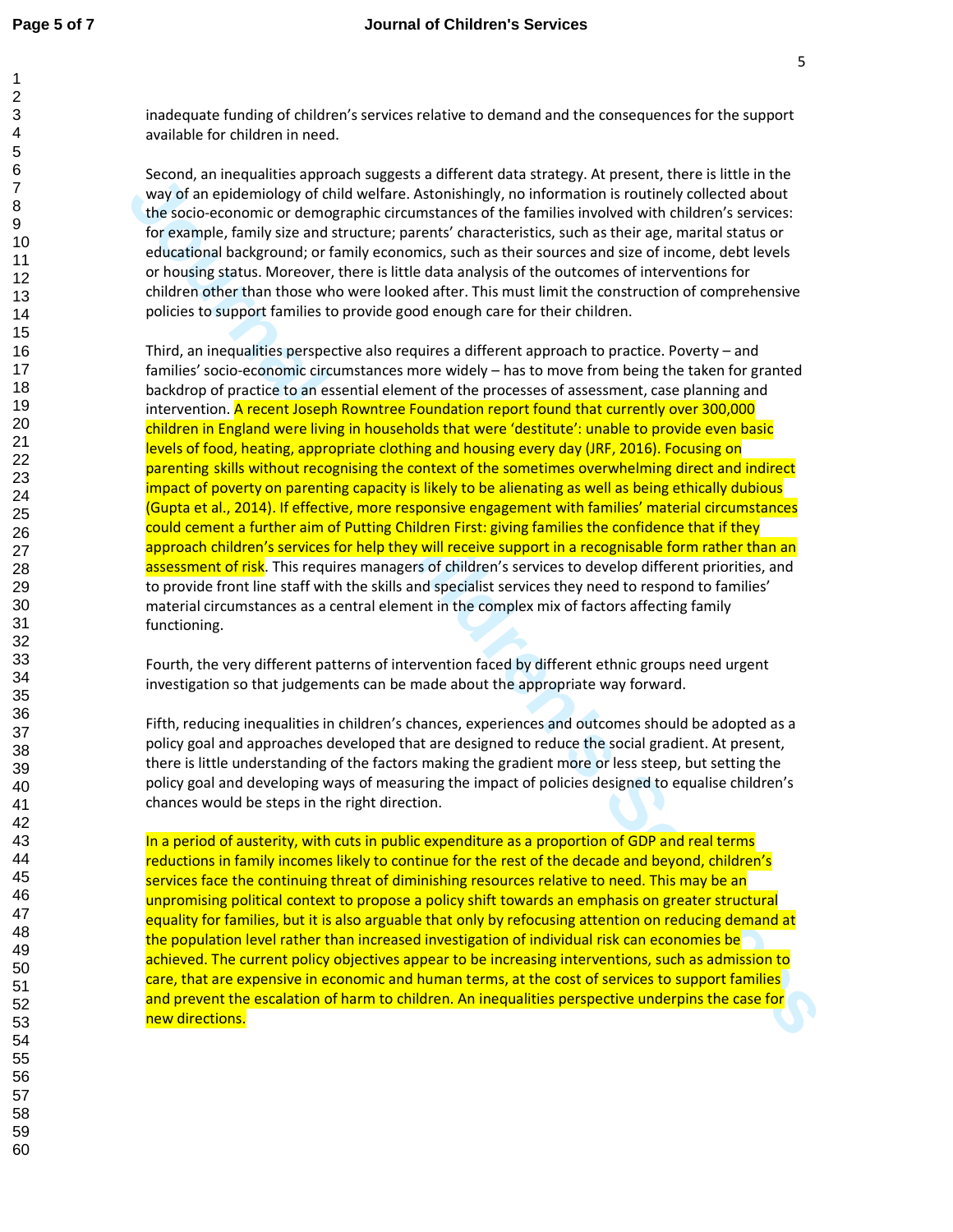# **Journal of Children's Services Page 6 of 7**

|           | https://www.ncb.org.uk/resources-publications/resources/no-good-options-report-inquiry-                                                                                                                                                                                                                                   |
|-----------|---------------------------------------------------------------------------------------------------------------------------------------------------------------------------------------------------------------------------------------------------------------------------------------------------------------------------|
|           | childrens-social-care-england                                                                                                                                                                                                                                                                                             |
|           | Black D, Morris J, Smith C, Townsend P. Inequalities in health: report of a Research Working Group.                                                                                                                                                                                                                       |
|           | London: Department of Health and Social Security, 1980.                                                                                                                                                                                                                                                                   |
|           | Bullock, R., Courtney, M.E., Parker, R., Sinclair, I. and Thoburn, J. (2006) Can the corporate state                                                                                                                                                                                                                      |
|           | parent? Child and Youth Services Review 28:11, pp 1344-58.                                                                                                                                                                                                                                                                |
|           | Bywaters, P. (2015). Inequalities in Child Welfare: Towards a New Policy, Research and Action<br>Agenda, British Journal of Social Work 45 (1): 6-23.                                                                                                                                                                     |
|           | Bywaters, P., Brady, G., Sparks, T., and Bos, E. (2014) Inequalities in child welfare intervention rates:<br>the intersection of deprivation and identity, Child and Family Social Work, doi:10.1111/cfs.12161<br>Bywaters, P., Brady, G., Sparks, T., Bos, E., Bunting, L., Daniel, B., Featherstone, B., Morris, K. and |
|           | Scourfield, J. (2015). Exploring inequities in child welfare and child protection services: Explaining the<br>"inverse intervention law." Children and Youth Services Review, 57, 98-105.<br>http://doi.org/10.1016/j.childyouth.2015.07.017                                                                              |
|           | Bywaters, P., Kwhali, J., Brady, G., Sparks, T. and Bos, E. (2016) Out of sight, out of mind: ethnic                                                                                                                                                                                                                      |
|           | inequalities in child protection and out-of-home care intervention rates. British Journal of Social                                                                                                                                                                                                                       |
|           | Work Advance Access published December 10, 2016.                                                                                                                                                                                                                                                                          |
|           | Bywaters, P., Webb, C and Sparks, T. (2017) Ofsted Judgements Do Reflect LA Deprivation and                                                                                                                                                                                                                               |
|           | Expenditure, Community Care online Jan 18 <sup>th</sup> .                                                                                                                                                                                                                                                                 |
|           | http://www.communitycare.co.uk/2017/01/18/ofsted-ratings-reflect-local-authority-deprivation-                                                                                                                                                                                                                             |
| spending/ |                                                                                                                                                                                                                                                                                                                           |
|           | Centre for Social Justice (2014) Closing The Divide. Tackling educational inequality in England.<br>http://www.centreforsocialjustice.org.uk/core/wp-content/uploads/2016/08/Closing-the-Divide.pdf                                                                                                                       |
|           | Commission on the Social Determinants of Health (CSDH) (2008) Closing the Gap in a Generation.                                                                                                                                                                                                                            |
|           | Geneva: World Health Organization.                                                                                                                                                                                                                                                                                        |
|           | CWIP (2017) Identifying and Understanding Inequalities in Child Welfare Intervention Rates:<br>comparative studies in four UK countries. Briefing Paper 1: England. Coventry: Coventry University.                                                                                                                        |
|           | www.coventry.ac.uk/CWIP                                                                                                                                                                                                                                                                                                   |
|           | Department for Education (2014) Promoting the education of looked after children                                                                                                                                                                                                                                          |
|           | Statutory guidance for local authorities.                                                                                                                                                                                                                                                                                 |
|           | https://www.gov.uk/government/uploads/system/uploads/attachment_data/file/335964/Promotin                                                                                                                                                                                                                                 |
|           | g the educational achievement of looked after children Final 23-pdf                                                                                                                                                                                                                                                       |
|           | Department for Education (2016) Putting children first: Delivering our vision for excellent children's                                                                                                                                                                                                                    |
|           | social care. London: DfE.                                                                                                                                                                                                                                                                                                 |
|           | House of Commons Committee of Public Accounts (2016) Child protection.                                                                                                                                                                                                                                                    |
|           | https://www.publications.parliament.uk/pa/cm201617/cmselect/cmpubacc/713/713.pdf                                                                                                                                                                                                                                          |
|           | Fitzpatrick, S., Bramley, G., Blenkinsopp, J., Johnsen, S., Littlewood, M., Netto, G.,  Watts, B. (2016).                                                                                                                                                                                                                 |
|           | Destitution in the UK. York: Joseph Rowntree Foundation.                                                                                                                                                                                                                                                                  |
|           | http://www.jrf.org.uk/sites/files/jrf/destitution.pdf                                                                                                                                                                                                                                                                     |
|           | Gupta, A., Featherstone, B., & White, S. (2014). Reclaiming Humanity: From Capacities to                                                                                                                                                                                                                                  |
|           | Capabilities in Understanding Parenting in Adversity. British Journal of Social Work, 1-16.                                                                                                                                                                                                                               |
|           | National Audit Office (2016) Report by the Comptroller and Auditor General: Children in need of help                                                                                                                                                                                                                      |
|           | or protection. London: DfE.                                                                                                                                                                                                                                                                                               |
|           | Marmot, M. (2010) Fair Society, Healthy Lives: Strategic Review of Health Inequalities in England                                                                                                                                                                                                                         |
|           | post 2010, www.marmotreview.org                                                                                                                                                                                                                                                                                           |

58 59 60